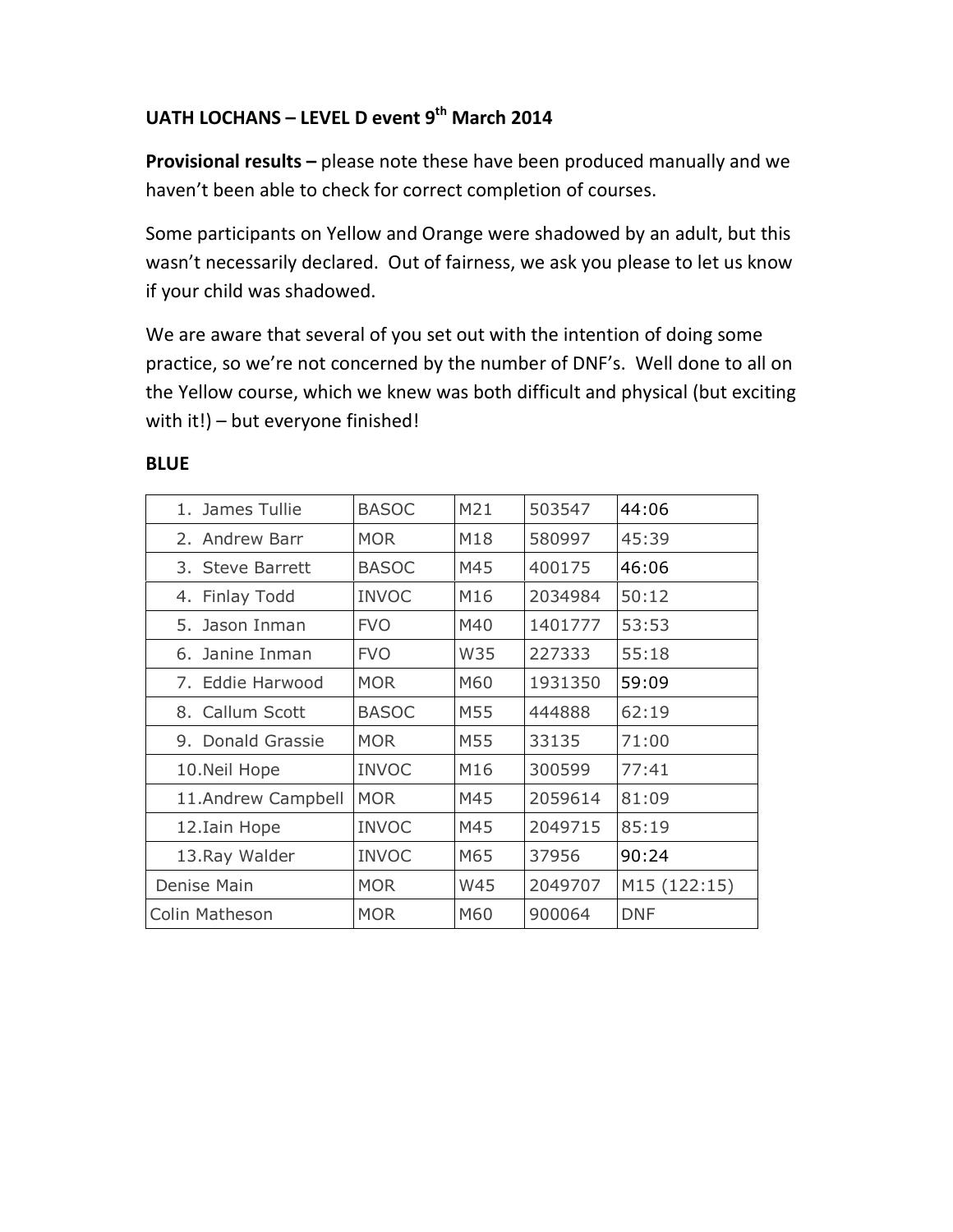### GREEN

| 1. Kathryn Barr     | <b>MOR</b>   | W16        | 525899  | 47:21        |
|---------------------|--------------|------------|---------|--------------|
| 2. Daniel Campbell  | <b>MOR</b>   | M12        | 2049702 | 60:15        |
| 3. Elizabeth Barr   | <b>MOR</b>   | <b>W45</b> | 2049708 | 62:00        |
| 4. Rachel Keith     | <b>INVOC</b> | W16        | 2049703 | 62:50        |
| 5. Ken Anderson     | <b>MOR</b>   | M50        | 2049711 | 70:48        |
| 6. Jane Pottie      | ind.         | W21        | 2049720 | 71:52        |
| 7. Hilary Scott     | <b>BASOC</b> | <b>W60</b> | 444889  | 78:23        |
| 8. Terry Ballard    | <b>BASOC</b> | M65        | 209231  | 79:05        |
| 9. Joan Noble       | <b>INVOC</b> | W65        | 236255  | 79:31        |
| 10.Jenny Clarke     | <b>BASOC</b> | W40        | 2049716 | 79:46        |
| 11.Ian Shread       | <b>INVOC</b> | M45        | 2049701 | 89:45        |
| 12.Val Springett    | <b>INVOC</b> | W65        | 50309   | 93:03        |
| 13. Moira Laws      | <b>TAY</b>   | W70        | 235515  | 123:02       |
| 14.Adrian Hope      | <b>BASOC</b> | M85        | 33393   | 154:29       |
| Joyce Brunton       | <b>INVOC</b> | <b>W55</b> | 32974   | M7-9 (76:52) |
| Alasdair Raynor     | <b>INVOC</b> | M12        | 2059610 | M7-9 (77:08) |
| Judy Ballard        | <b>BASOC</b> | W65        | 2092322 | DNF (114:08) |
| Tom Todd            | <b>INVOC</b> | M45        | 2034981 | <b>DNF</b>   |
| Catherine Todd      | <b>INVOC</b> | W45        | 2034982 | <b>DNF</b>   |
| Suzanne Robins-Bird | <b>INVOC</b> | W55        | 2059613 | <b>DNF</b>   |
|                     |              |            |         |              |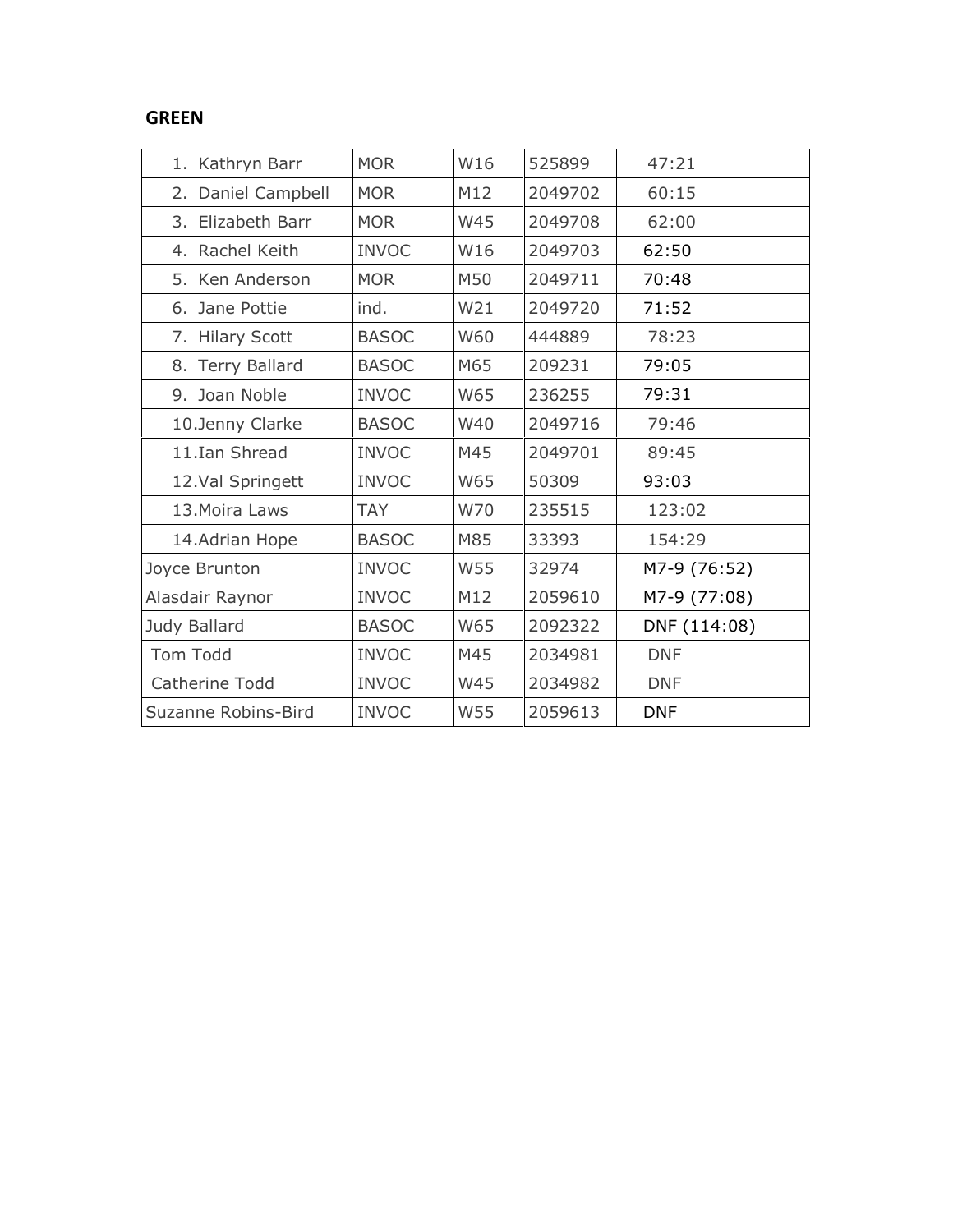## ORANGE

| 1. Jo Kinghorn                 | <b>INVOC</b> | <b>W45</b>      | 2049705 | 44:43      |
|--------------------------------|--------------|-----------------|---------|------------|
| 2. Greg Anderson               | <b>MOR</b>   | M14             | 2049712 | 49:37      |
| 3. Benjamin Godlington<br>$+1$ | <b>BASOC</b> | M10             | 2049709 | 55:21      |
| 4. Urdin & Roi Salazar         | ind.         |                 | 2049611 | 60:25      |
| 5. Eric Todd                   | <b>INVOC</b> | M12             | 2034985 | 69:09      |
| 6. Ro Matheson                 | <b>MOR</b>   | W55             | 3327    | 83:11      |
| 7. Sorley Todd                 | <b>INVOC</b> | M12             | 2034986 | 88:44      |
| Lisa Hancock                   | <b>MOR</b>   | W21             | 2049717 | W14        |
| Jasper Kinghorn                | <b>INVOC</b> | M12             | 2049704 | <b>DNF</b> |
| Sarah Harbottle +1             | <b>MOR</b>   | W <sub>12</sub> | 2049718 | <b>DNF</b> |
| Jo Cummings                    | <b>BASOC</b> |                 | 2049719 | <b>DNF</b> |